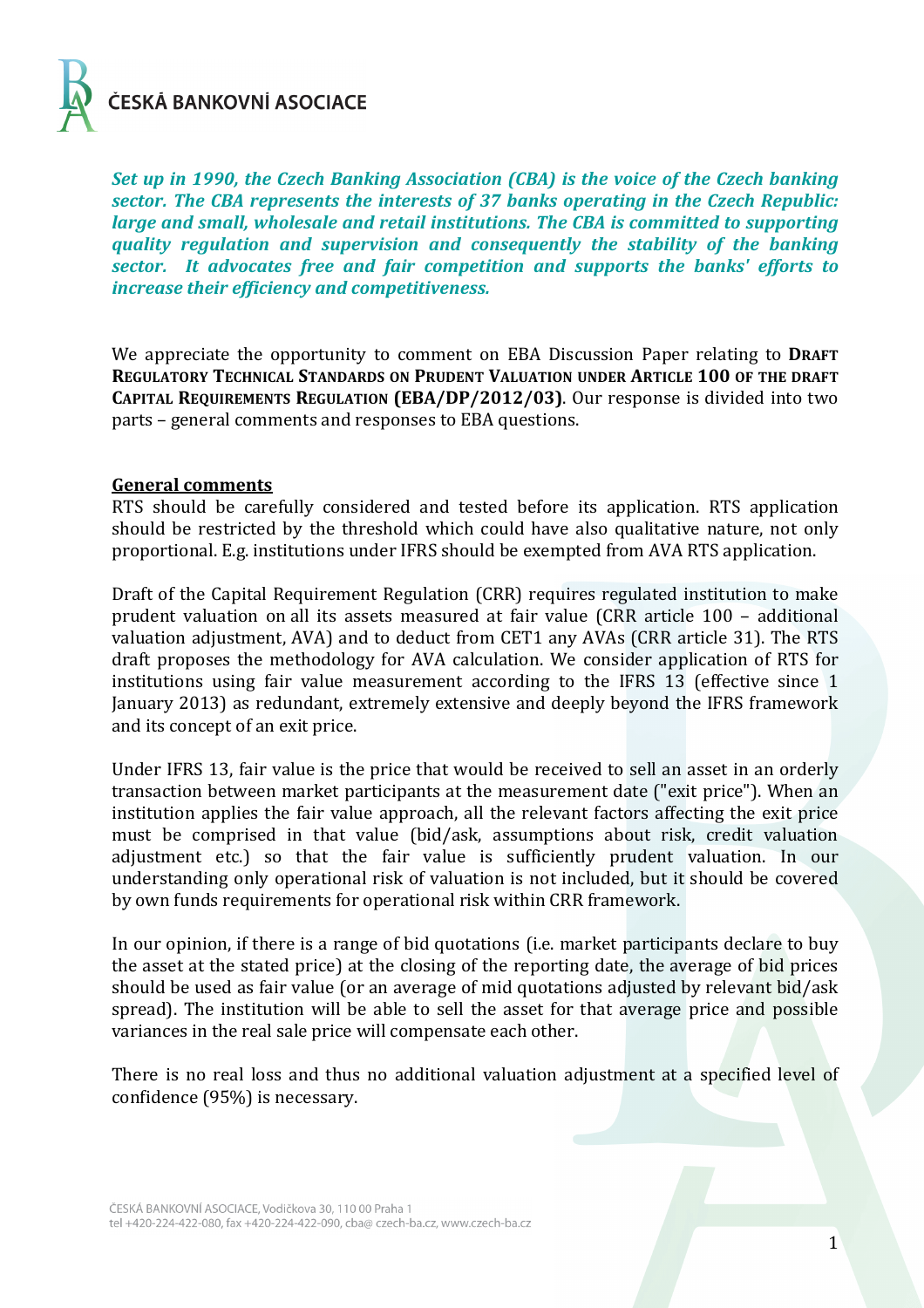

Moreover, it is not very clear what the 95% percentile is referring to. It is probably referring to the percentile derived out of number of quotations available on the market at given time ("old" quotations are not relevant to the derivation of current price of an asset). It is not very unusual that only few quotations are relevant on the market at given time. To derive 95% percentile out of few quotation would require taking strong assumption on the distribution of this random variable. Any of such strong assumption might be disqualified by the market quickly. Additionally the 95% percentile would be very sensitive to outliers which normally are considered to be off-market quotations and it is the market practice not to take them into account.

There is no alignment with IFRS 13, mainly with the 3 levels categories of fair valued assets and liabilities.

RTS defines AVA as a difference between booked fair value and prudent value which is based on the realizable exit price. Referring to IFRS 13 at least the Level 1 and Level 2 in the fair value hierarchy shall be excluded from AVA.

*("Level 1 input are quoted prices in active markets for identical assets or liabilities that the entity can access at the measurement date. [IFRS 13:76] A quoted market price in an active market provides the most reliable evidence of fair value and is used without adjustment to measure fair value whenever available, with limited exceptions. [IFRS 13:77] If an entity holds a position in a single asset or liability and the asset or liability is traded in an active market, the fair value of the asset or liability is measured within Level 1 as the product of the quoted price for the individual asset or liability and the quantity held by the entity, even if the market's normal daily trading volume is not sufficient to absorb the quantity held and placing orders to sell the position in a single transaction might affect the quoted price. [IFRS 13:80]")* 

*Level 2 inputs are inputs other than quoted market prices included within Level 1 that are observable for the asset or liability, either directly or indirectly. [IFRS 13:81] Level 2 inputs include:* 

- *quoted prices for similar assets or liabilities in active markets*
- *quoted prices for identical or similar assets or liabilities in markets that are not active*

*• inputs other than quoted prices that are observable for the asset or liability, for example o interest rates and yield curves observable at commonly quoted intervals o implied volatilities o credit spreads • inputs that are derived principally from or corroborated by observable market data by correlation or other means ('market-corroborated inputs')* 

*Level 3 inputs are unobservable inputs for the asset or liability. [IFRS 13:86].")* 

The uncertainty in valuation of derivatives tends to zero with time near to maturity. From this reason also derivatives positions with fair value in the Level 2 of IFRS hierarchy shall be excluded from AVA.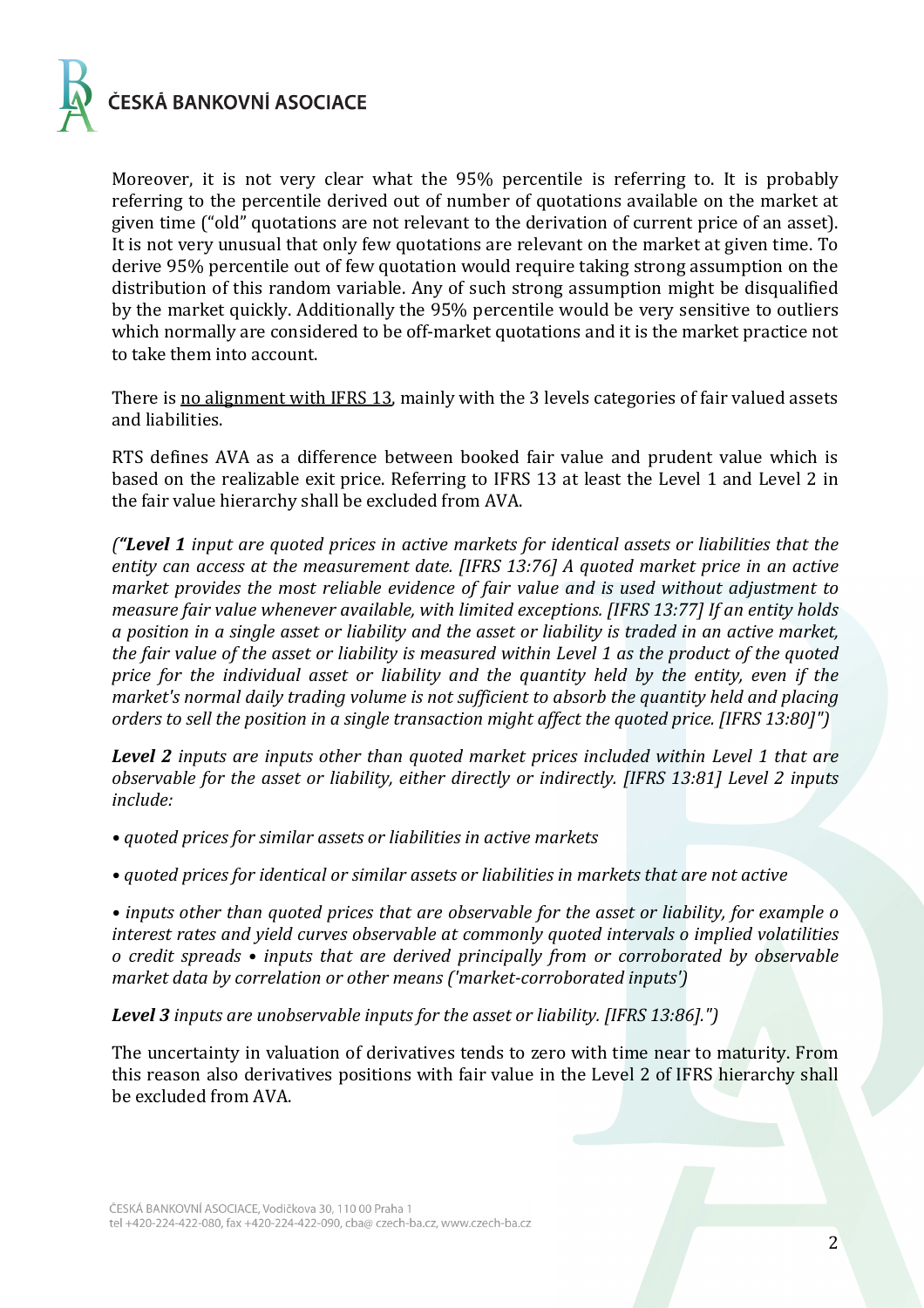

Summarizing the IFRS fair value hierarchy approach AVA shall be introduced only for Level 3 instruments. Standardized approach shall be permitted as well.

In fact, the RTS requires the institution to make another parallel fair valuation system which is supposed to produce prudent prices, i.e. in general lower fair value prices than IFRS. From accounting point of view it is seen as counter-productive and reputation problem as accounting should be first of all trustworthy and reliable which is questioned by this RTS concept. Moreover RTS requires institutions to establish new processes which will be highly demanding from capacity and system point of view. Also from capital management point of view RTS creates another source of uncertainty for the capital level which even has not been quantified as RTS is just a methodology proposal.

RTS is extremely demanding as regards AVA calculation and testing for all asset positions and all elements defined in Article 100. Especially evidence of a sufficient prudency in valuation of these elements and judgmental approach might be unachievable. It is extremely complicated or even impossible at the Czech market to calculate AVA of all elements (unearned credit spreads, operational risk, model risk, etc) stated in the discussion paper due to the lack of market data.

The AVA concept as proposed represents inappropriate demands and costs for banks and brings further uncertainty since especially AVA for assets with unobservable inputs will be hardly justified. To meet all requirements in the RTS for all positions (including zero AVA positions) the valuation process will become very complex and complicated and bring high operational risk. Additionally, verification of these processes will not be practically realizable neither from audit nor supervisor perspective. Costs for AVA processes and their verification probably reduce the sense of the business in fair valued instruments. This could lead to the preference of the HTM portfolio and limitation of the liquidity on the market.

Therefore we recommend EBA to introduce also some standardized approach for AVA as additional capital charge for valuation uncertainty, for example a percentage of fair value volume of the relevant positions.

The RTS works with liquidation situation (gone-concern) although the business is steered under going-concern view. The conflict between these views (gone-concern vs. goingconcern) can have a negative impact on steering day-to-day business (e.g. on pricing).

We are concerned about overlaps with credit, market and operational risks capital charges and deepening of additional capital requirements. AVA capital charge concept will multiply capital demands together with (conservative, countercyclical, SIFI etc.) capital buffers, which shall cover also some uncertainties.

The relevance of positions for AVA should be reconsidered. For example instruments under Fair value option should be excluded since they practically replace hedge accounting which is not ordinarily fair valued. Further collateralized assets - especially government bonds –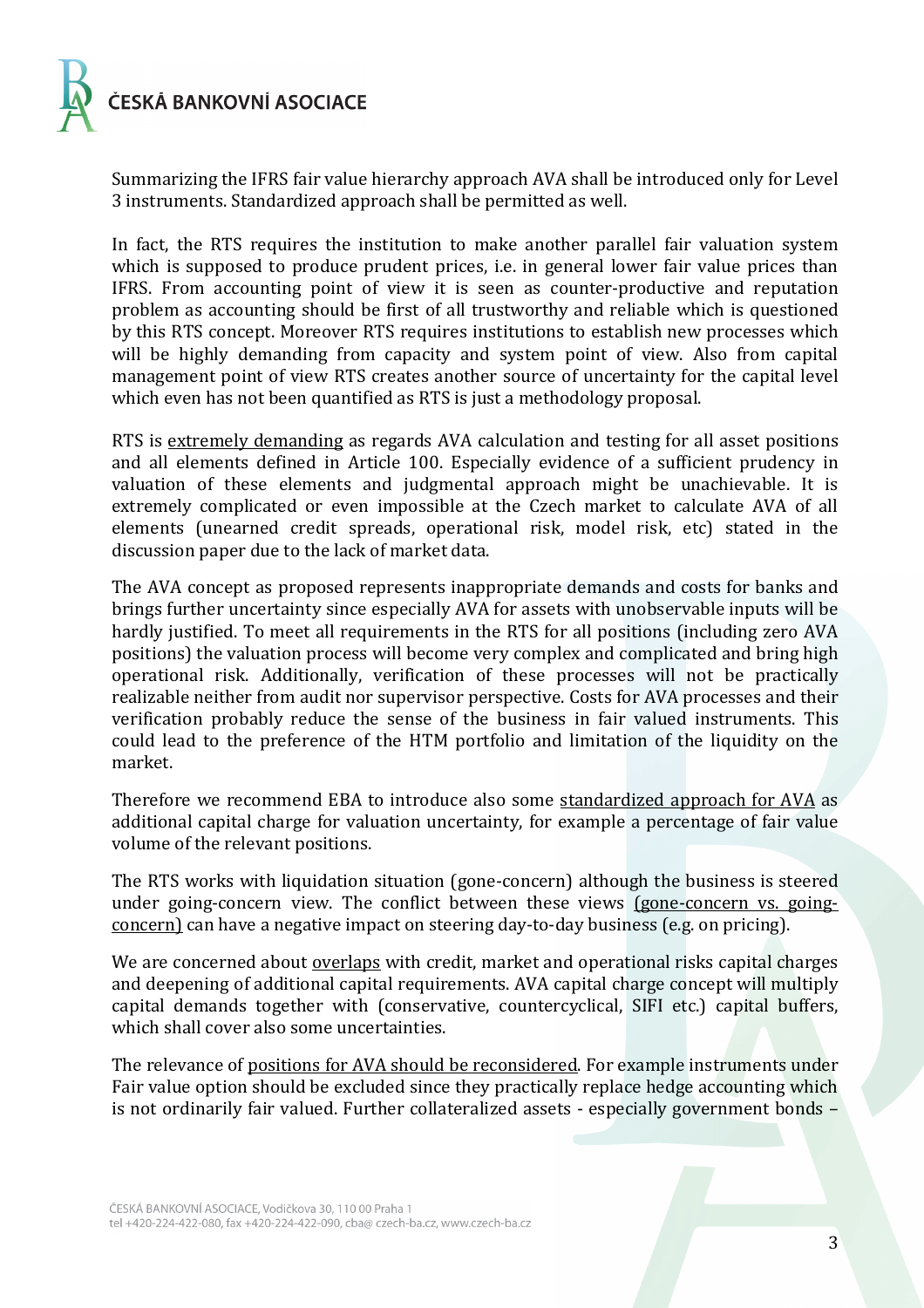

should be excluded since these assets will not be liquidated and can be used as collateral for liquidity purposes any time.

We see also some confusion in the text.

It is not clear if the RTS addresses only assets (Article 31) or all fair value positions (Article 100). Especially treatment of derivatives and hedged assets or liabilities in hedge accounting is not evident. Most of the banks operating in CEE and owned by foreign parent company have the trading book for the purpose to provide the service to local corporate clients and practically all positions are closed backed to back with a parent company. For such back-to-back positions AVA would bring distortion in the business model and risk adjusted performance measurement considering additional capital charge only for one part of these double transaction.

#### **Response to questions**

# **Q1. Do you believe that a proportionality threshold should be considered before requiring an institution to assess the prudent value of all fair value positions? If yes, how would you define the threshold?**

Definitely yes, RTS should set a proportionality threshold which would exclude from the scope of application such institutions having fair valued positions as insignificant part of the balance sheet and thus the potential AVA is immaterial. We suggest setting the threshold for ratio of fair valued assets and total assets equal to 20%. It is overtaken from the estimation / expert judgment of KPMG that considers mentioned ratio equal to 15-25% as a break even point distinguishing the investment-banking focused bank from customerbusiness focused bank (we suppose the customer-business focused bank does not have the AVA material).

### **Q2. Do you agree that the exit price used as the basis of prudent value does not necessarily need to be based on an instantaneous sale? If yes, provide argument to support your view.**

Yes, the prudent value should not be based only on instantaneous sale. See also comment concerning IFRS 13 definition of fair value.

### **Q3. Should a specific time horizon for exit be set when assessing the prudent valuation? If so, how the time horizon should be set (e.g. the same time horizon for calculating Value-at-Risk (VaR), Credit Risk Capital Requirements, etc.), what should it be and how would it feed into the calculating of AVAs?**

The prudent valuation should be related to the reporting date as unexpected exit price at this day. No time horizon should be set because an unexpected fair value change is covered by the market risk capital charge (VaR and stressed VaR).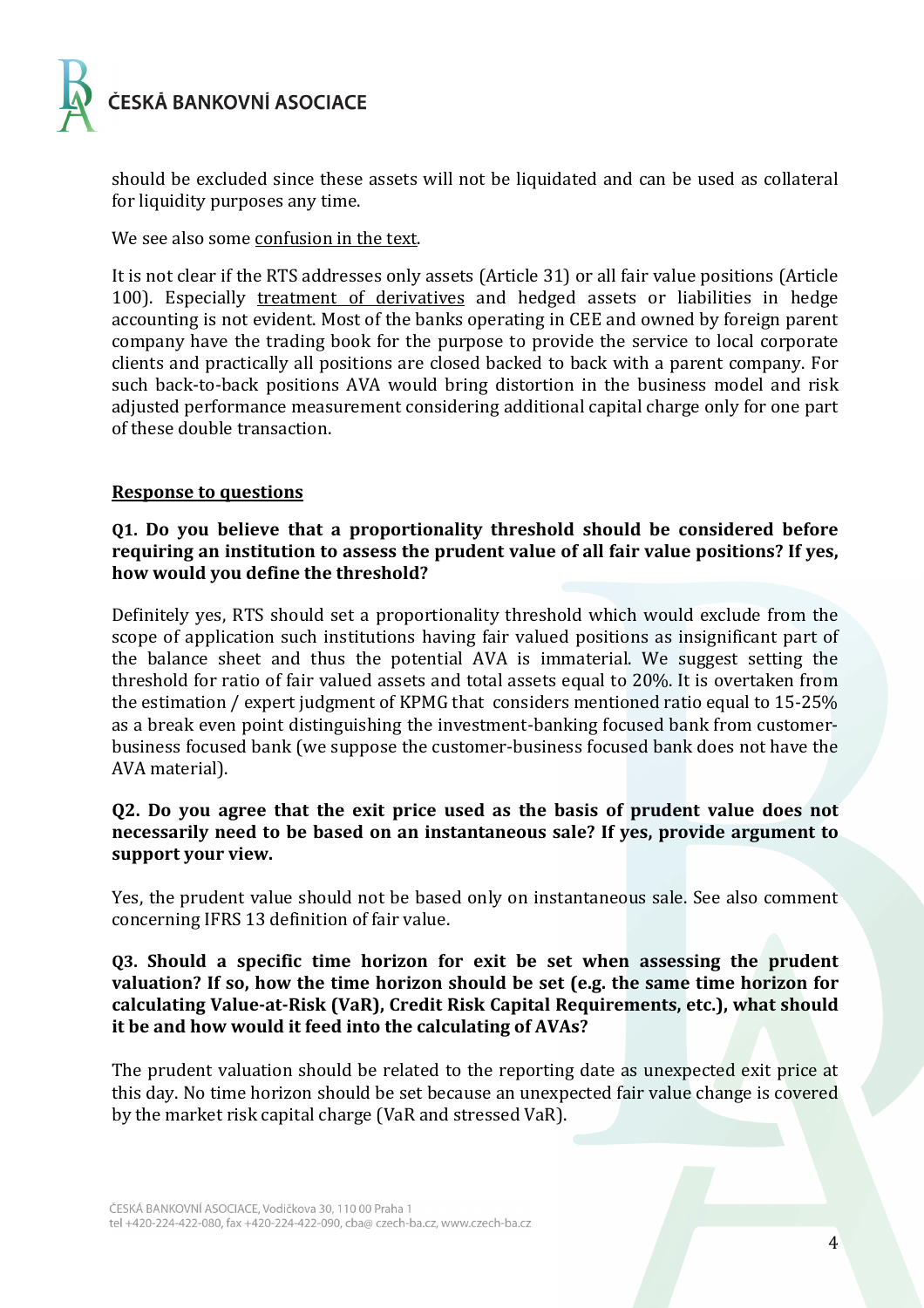

# **Q4**. **Do you support the concept of a specified level of confidence to determine AVAs? If not, why? Are there any AVAs where the use of a specified level of confidence is not appropriate?**

We support specified level of confidence level only for observable inputs, it means only for instruments with Level 2 fair value. For AVA in Level 3 instruments a specified confidence level is not appropriate.

# **Q5. If you support a specified level of confidence, do you support the use of a 95% level of confidence? What practical issues might arise or inconsistencies with other parts of the CRR when using this level of confidence?**

We do not support the approach based on any level of confidence. We prefer prudent valuation based on average of bid prices reflecting all the relevant factors affecting the exit price. The level of confidence for uncertainty in fair value at the reported day is not necessarily linked to the confidence level for unexpected losses which are covered by market, credit and operational risks capital charges.

# **Q6. How prescriptive do you believe the RTS should be around the number of data points that are required to calculate a 95% level of confidence without any more judgemental approach being necessary?**

We are against more prescriptive RTS. The complexity of products, markets, valuation methods can not be covered by a prescriptive approach.

**Q7. If you support a specified level of confidence, do you support the explicit allowance of using the level chosen as guidance for a more judgemental approach where data is lacking?**

We do not support a confidence level for judgmental approach.

**Q8-9. Should any additional possible sources of market prices be listed in the RTS? Should more description be included of how to use the various sources of market prices to obtain a range of plausible prices?** 

No, the IFRS fair value hierarchy is sufficient.

**Q10. Should the RTS be more prescriptive on how to use the various alternative methods or sources of data to obtain a range of plausible prices where there is insufficient observable data to determine the range by direct statistical methods? If so how?**

RTS could offer more alternative approaches only for unobservable data, i. e. for Level 3 fair value.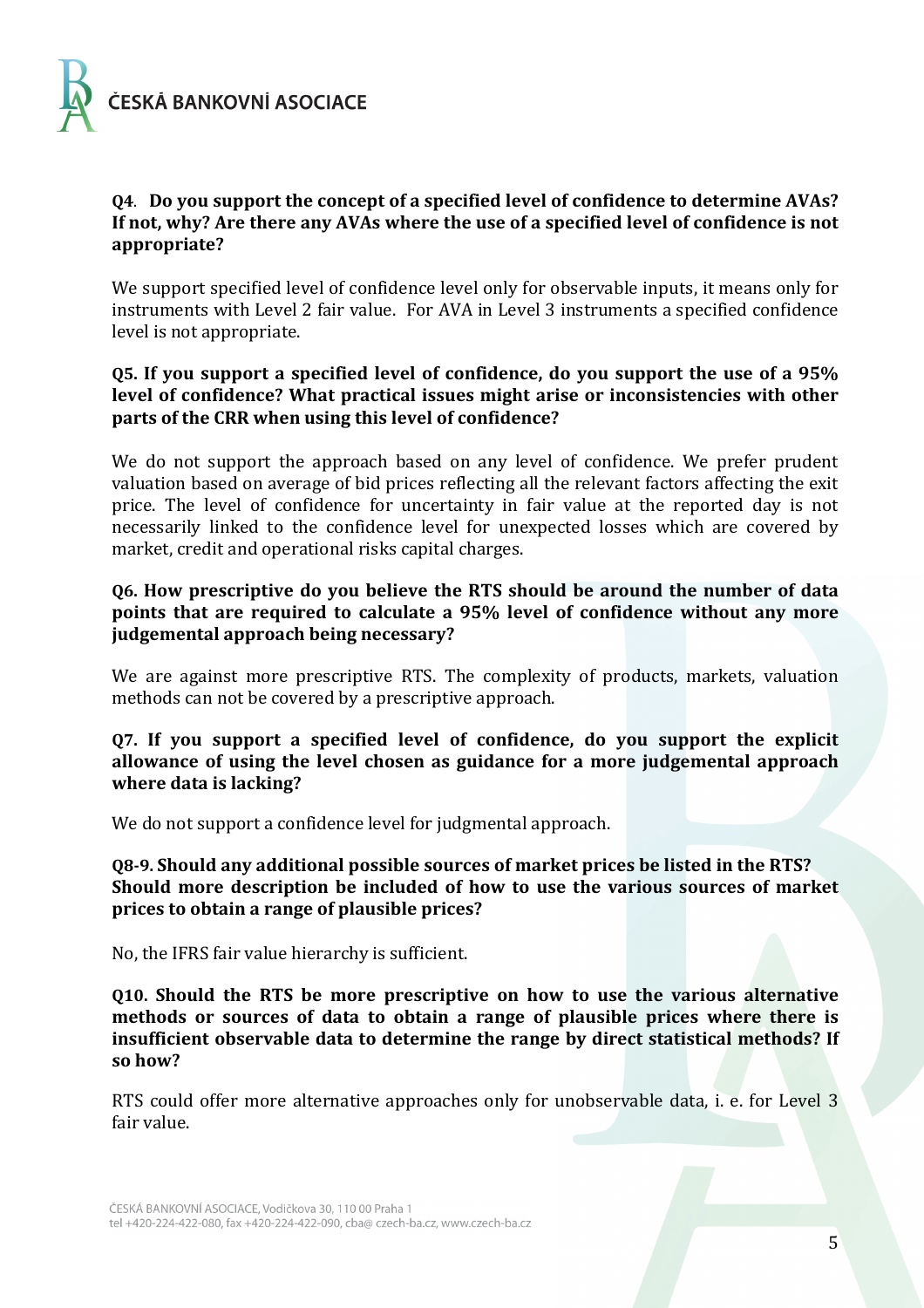

**Q11-13. Are there any other indicators of large market price uncertainty which should be included? Do you believe the approaches set out above are appropriate for each of the adjustments listed in Article 100? If not, what approaches do you believe would be more relevant? Are there any other material causes of valuation uncertainty that the RTS should describe an approach for? Or are any of the adjustments listed above not material and should not be included?** 

No.

**Q14-15. Do you believe that the testing approach in Annex 2 represents a useful tool to test for prudence of valuation? If not, what weaknesses make it unsuitable? Do you believe that the RTS should be prescriptive with respect to validation techniques? If not, how do you believe that comparable levels of prudence should be ensured for the valuations across institutions? Are there other validation techniques that you believe should be detailed in the RTS?** 

The testing approach in Annex 2 is too theoretical, very far pragmatic and realizable approach and unrealistic for huge amount of transactions. It does not reflect practical issues (volatility, intraday market). More flexibility in validation can create more reasonable and implementable system.

**Q16. Do you support the concept that prudent value can never be greater than fair value including fair value adjustments at both the individual position and the legal entity level? If not, what would be the reason to justify your view?**

 $N/A$ .

**Q17-19. Would you support the availability of a diversification benefit within the aggregation of position-level AVAs? Please explain the reasons and justification why, providing any evidence available to support your arguments. If simple aggregation better reflect your assumptions and practices or would you support the availability of diversification benefit, do you support creating a simplified standard approach, an example of which is shown in Annex 4? If you do, do you have alternative suggestions on how this standard approach should be specified? Are the suggested correlations in the example appropriate, if not what other values could be used? If you support the availability of diversification benefit, do you support allowing an in-house approach which should be subject to approval by the regulator, an example of which is shown in Annex 4?** 

We would support availability of both simple aggregation and diversification benefit including simplified standard and in house approaches. Different approaches fit to different institutions.